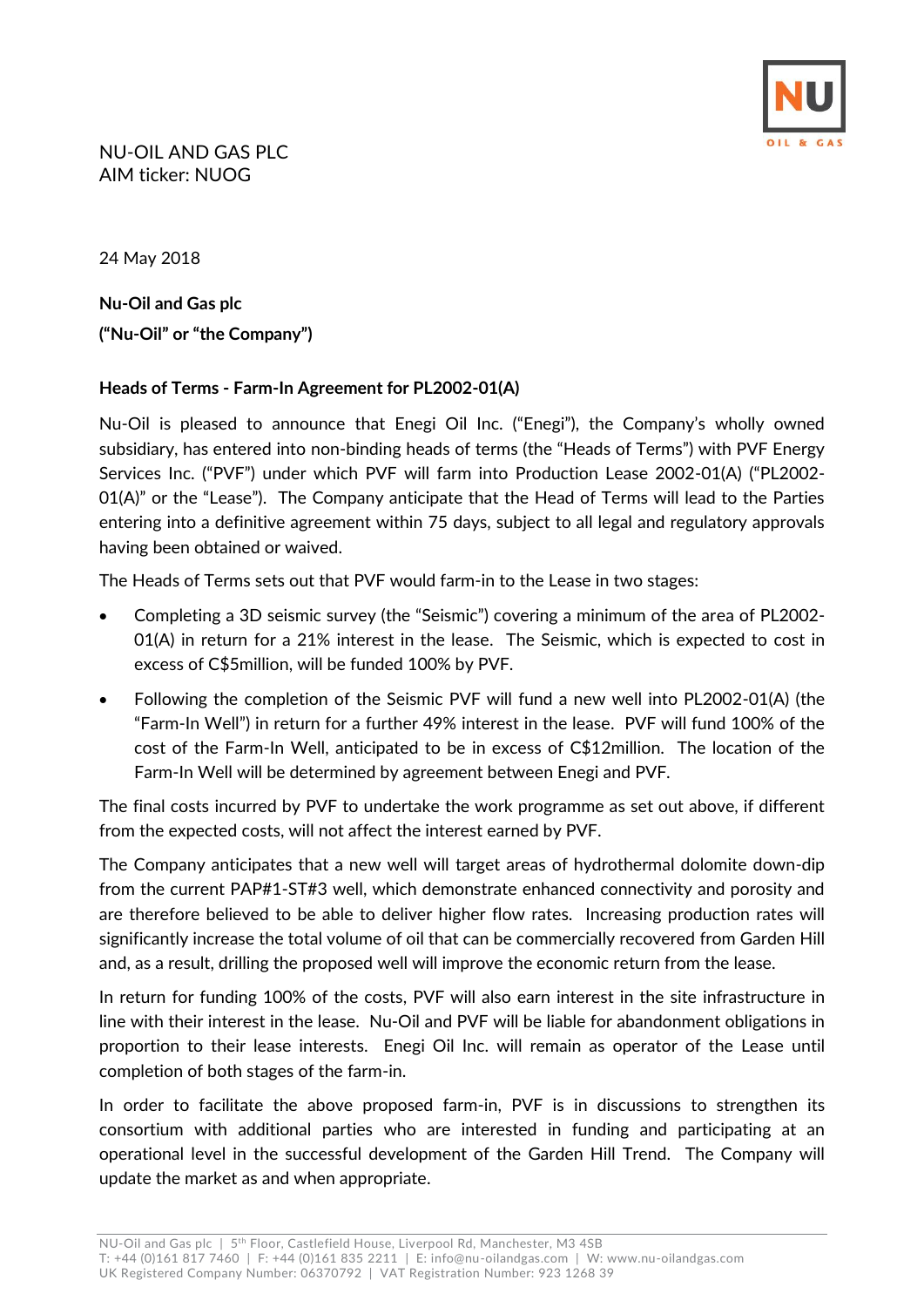

# NU-OIL AND GAS PLC AIM ticker: NUOG

PVF continues to work towards restoring production from the PAP#1-ST#3 well. As announced on 8 May 2018, the Department of Natural Resources ("DNR") has approved the programme for the production test at the PAP#1-ST#3 well at Garden Hill, and preparations for this test, which is expected to last between 30 and 90 days, are currently under way.

#### **Alan Minty, Chairman of Nu-Oil, commented:**

*"We have been discussing the wider development of PL2002-01(A) with PVF for some time and I am pleased we have agreed the Heads of Terms for a potential farm-in which, subject to funding and execution of definitive documentation, will secure the future of Garden Hill. Both parties recognise its significant potential and are equally committed to generating the greatest value from the resources. The Seismic will enable the parties to optimise the location of the farm-in well in order to achieve that objective. I look forward to concluding the farm-in agreement with PVF in due course."*

### **Brian Hickey, President of PVF Energy Services Inc., commented:**

*"I am pleased to have agreed terms for a farm-in with Enegi which I believe will lead to Garden Hill becoming the first commercial oilfield in western Newfoundland. I have believed for many years that this area, and Garden Hill in particular, holds significant hydrocarbon resources if they can be safely and efficiently developed. I am excited about realising that vision alongside Enegi and our local partners."*

#### **Enquiries**

| <b>Nu-Oil and Gas plc</b>                                              |                           |
|------------------------------------------------------------------------|---------------------------|
| Simon Bygrave                                                          | Tel: +44 (0)161 817 7460  |
| Investor Relations & Communications                                    |                           |
| Nigel Burton<br><b>Chief Executive Officer</b>                         | Tel: +44 (0)7785 234 447  |
| <b>Strand Hanson Limited</b><br>Rory Murphy/Ritchie Balmer/Jack Botros | Tel: +44 (0)20 7409 3494  |
| <b>Novum Securities Limited</b><br>Jon Bellis                          | Tel: +44 (0) 20 7399 9425 |

#### **Notes**

#### **The Company**

Nu-Oil is a development and production company, which utilises appropriate development approaches to create value from undeveloped and mature oil and gas assets. Nu-Oil is building a